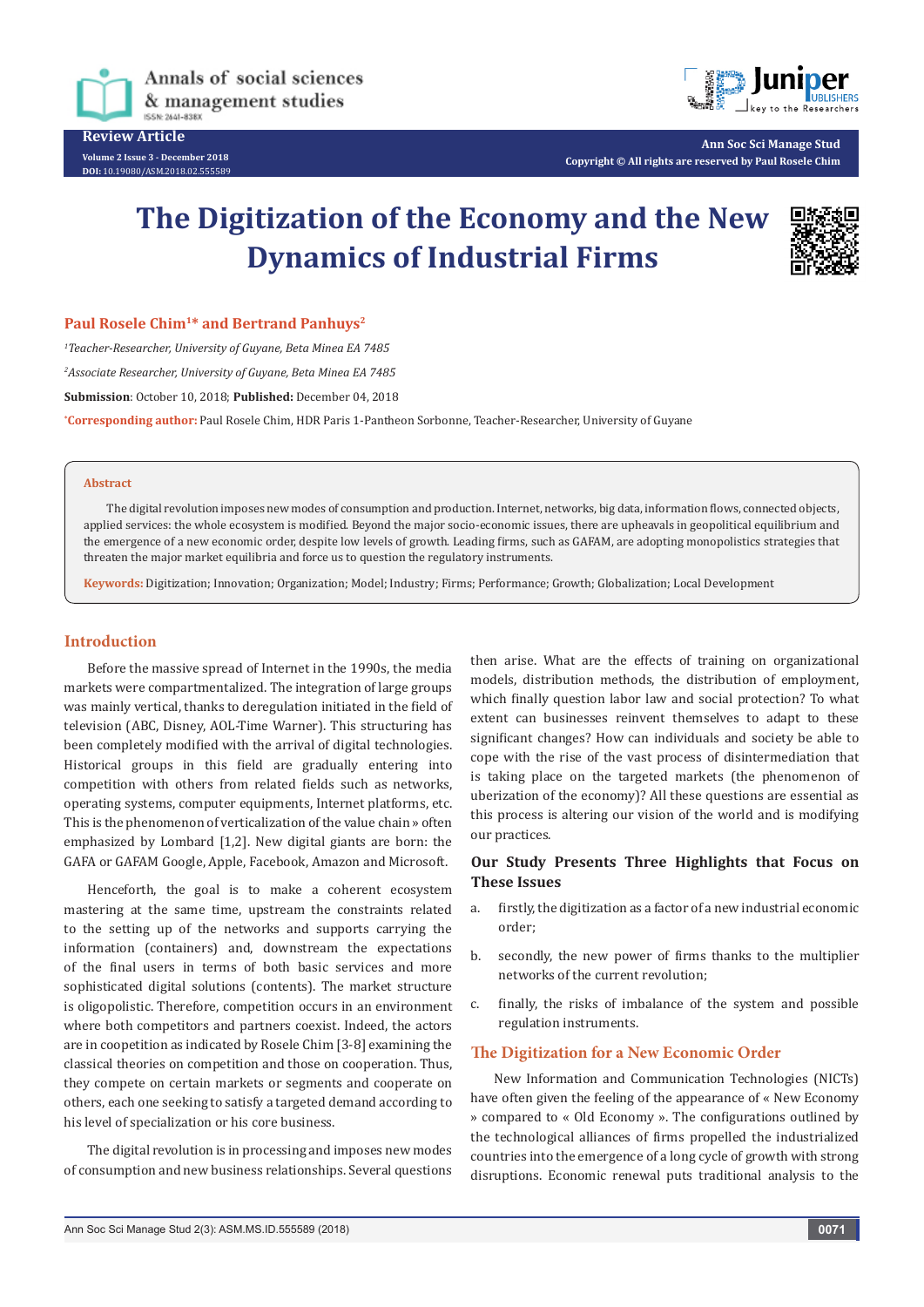test. Perceptions are varied between electronic economy, digital economy and industry 4.0. The field covered by digital economy is very distinctive.

#### **Approach and Framework of Analysis**

Let us choose the following approach: all economic and social activities using internet networks, connected objects, electronic sensors that mobilize aggregation of « big data » for the treatment of information of their entire value chain from the producer to the final customer. Today modern firms must first create desires in the consumer's life in order to be able to impose themselves as a producer guaranteeing their satisfaction. In Galbraith [9] revised sequence », in contrast to classical industry where offer for goods and services must satisfy demand of consumers, it is the individual with unlimited needs who serves the expansion of economic structures.

Would demand dictate its law to offer? Maybe indirectly, unbeknownst to consumers. Apple, like other digital giants, did it not captivate its customers to sell them the created applications and services? Indeed, the dynamics of the entire ecosystem is based on the « manufacture » of a being in the grip of the need to consume. The latter is the means likely to ensure the growth for growth that presides over the decisions of the technostructure. As technology and power of computation are no longer limiting factors, firms seek to collect considerable data, which are then aggregated, processed, stored. This information is useful for controlling the production process (producers) and better market expectations (customers).

The changes brought about by digital technology compel world-class firms, as well as smaller firms, to permanent adaptations, both technologically and organizationally because of the change in uses, information and culture. This economy integrates new networks that, beyond new activities (specific services, business creation), lead to better performance (energy, industrial, environmental) through lean management and more « smart » processes. Here the notion of supply chain appears essential to the extent that manufacturers seek to pool their resources, to create synergies, particularly by developing common supply platforms to gain advantage over competitors.

How do these mutations take place in the countries? Take the case of France and Germany. According to the Economic Analysis Council (2015), France can rely on the strengths that constitute a significant demand, the flexibility allowed by the status of the auto-entrepreneur, an authority of experienced competition and a proactive policy of access to data. On the other hand, it is lagging on the supply side. The main reason for this situation is overly rigid sectoral regulations and a poorly adapted financing structure to minimize this gap, even to conquer a leadership position, France must notably be tolerant with its sectoral regulations, in order to boost the experimentation of new business models and promote healthy competition.

Moreover, Germany has launched a major project to digitize its industry since the end of 2012 in order to maintain its competitiveness. The challenge for businesses is to move from today's centralized management of their production to decentralized management. In the core of factories of the future, faster, less energy efficient, more flexible, we find Internet and a new discipline: cyberphysics. In industry 4.0, there is a generalization of embedded systems, softwares, flow and data management software. They must allow a better communication between the machines and a better interactivity man-machine.

The observation thus established allows to better identify the more serious issues, especially for the industry that is at the heart of these changes both internally (optimization of organizational processes, adaptation or renewal of the production tool) and externally (changes in regulations, customer satisfaction).

#### **Study of Socio-Economic Issues**

On one hand, the digitization appears as a simple evolution because of its very weak ripple effects on all sectors of economic activity and on the employment, even if we can recognize its role of catalyst in the third industrial revolution. The machine in some jobs replaces man but, for all that, there is no increase in production yields due to technical progress as in the 20th century. Gordon (2016) believes that this revolution is not able to have impacts with the same intensity as the two previous ones: « washing machine contributed more to emancipation and quality of life than smartphone ». « Elevator and refrigerator did more than Internet ». It only concerns communication and entertainment, at most 7% of GDP. Even the big data, used in marketing and technicalcommercial services, would not have a significant scope. The same is true for employment effects. Robert Gordon recalls that the United States is today in a situation of almost full employment which challenges us as to the reality of the shocks of digitization of the economy.

On other hand, it is believed that the world is truly entering a new technological era and prefers to highlight the many virtuous innovations. According to Joseph Alois SCHUMPETER, successive shocks or waves of upswings and downswings have impacted society and punctuated its transformations, since the birth of industrial capitalism in the nineteenth century. Entrepreneur or innovator is essential in Schumpeter analysis of the process of development which is dynamic and discontinuous. Innovations in one field of activities can induce other innovations in related fields (Figure 1).

#### **The Following Indicators Also Show that the Digital Revolution is in Processing**

- a. Increase in productivity gains, after a sharp slowdown at the end of the « Thirty Glorious years » until the mid-1990s;
- b. Creation of productivity gains in a very singular way in services whose share exceeds 75% in the economic sectors;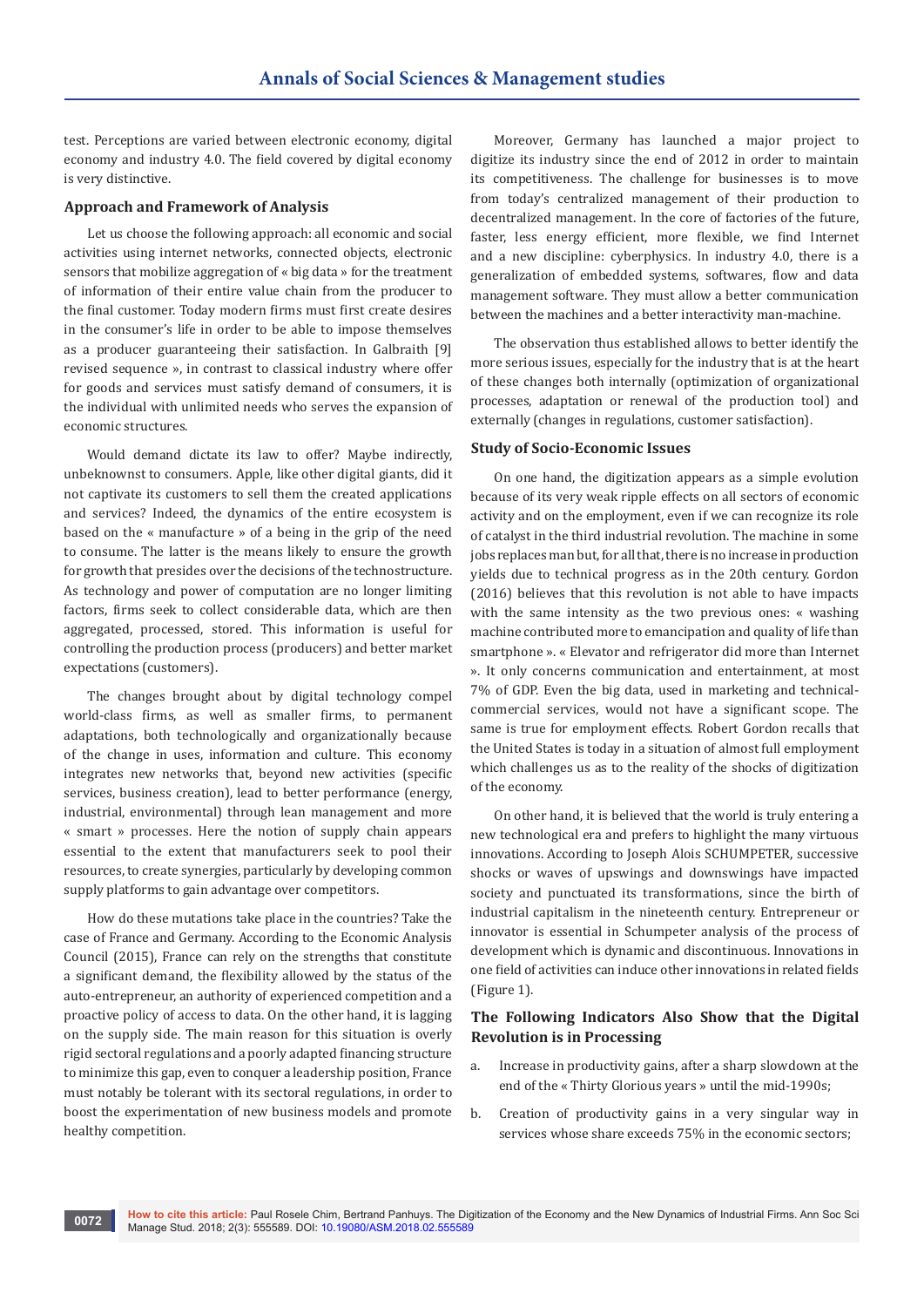- c. Considering the energy constraint and the availability of raw materials that has changed the perception of consumption and renewal of resources;
- d. Measure's evolution of wealth's level: from GDP to the HDI. Wealth and industrial power could not be measured only by business value added, social inequality or poverty level, but also since the citizens' willingness to build a fairer and healthier society (system of health education, unemployment insurance). In the sense of Amartya SEN (1990), the digital does not escape these choices of access to knowledge and

leisure for all people with the development of more and more « free » applied services;

e. Need or obligation of technological breakthrough for businesses due to the preeminence of advanced computing (artificial intelligence , exploitation of big data, exploitation of cloud), also the proliferation of connected objects (link between the physical object and the digital with the problems related to the recovery of data as well as their processing and storage), and then the democratization of advanced robotics (cobots, collaborative robots, autonomous machines).



Similarly, the evolution of human-machine relations challenges us: do need and use justify production when machine makes easier access to information and decision-making? Permanently, the use of network opens new perspectives to Internet users and implicitly changes their behavior. Internet is the main model. Originally mass media, nowadays social space where communication by text and image is instant and unlimited, consequently it becomes a social network (Facebook, Twitter, LinkedIn and more).

Consumer's behavior as firm's behavior has evolved in the same way. All branches of industry have become those of the NICT industries [5]. These last ones seek to better know the customer to better satisfy him. Hence the demand is more volatile, unpredictable, and the success of firms no longer depends on mass production and the search for efficiency under cost constraint through economies of scale, but the speed and flexibility of the response to market demands with more personalized and higher quality products. Industry should gain in competitiveness thanks to new technologies (connected machines, additive manufacturing, process digitization, cyber-production system).

Objects that are more and more connected are not worth their own value, but rather associated services, most often in online space. The challenge for businesses is to find even smarter processes to adapt. In factories, performance management is measured by the flexibility of production, the traceability of information in the

production process and energy savings. Contemporary economic philosophy [10,11] reminds us that: we are currently experiencing a period of immense change, comparable to the end of the Roman Empire or the Renaissance. Our Western societies have already experienced two great revolutions: the transition from oral to written, then from written to print. The third is the transition from print to new technologies, equally important. This change involves major upheavals at all levels.

#### **Upheavals and Emergence of a New Model**

Technology is a factor of rupture, destabilization, change. The importance of geopolitical upheavals or economic stakes is in line with the strong and sustained growth of firms in the most developed countries. Indeed, these large organizations stand out in the world market by their financial weight, the multiplicity of defended interests, the extent of production and distribution sites and their spheres of influence, which are beyond the legal, political and economic power of the host States.

In 2016, the technology sector outperforms the financial sector as indicated by the PwC annual ranking of the world top 100 market capitalizations. GAFAM are in the first place among American firms that remain globally the most dynamic and the best valued in the world: they represent 54% of the top 100 firms, ahead of those from China and Hong Kong (11%), the United Kingdom (7%), Germany (5%), France (4%) or Japan (4%). Their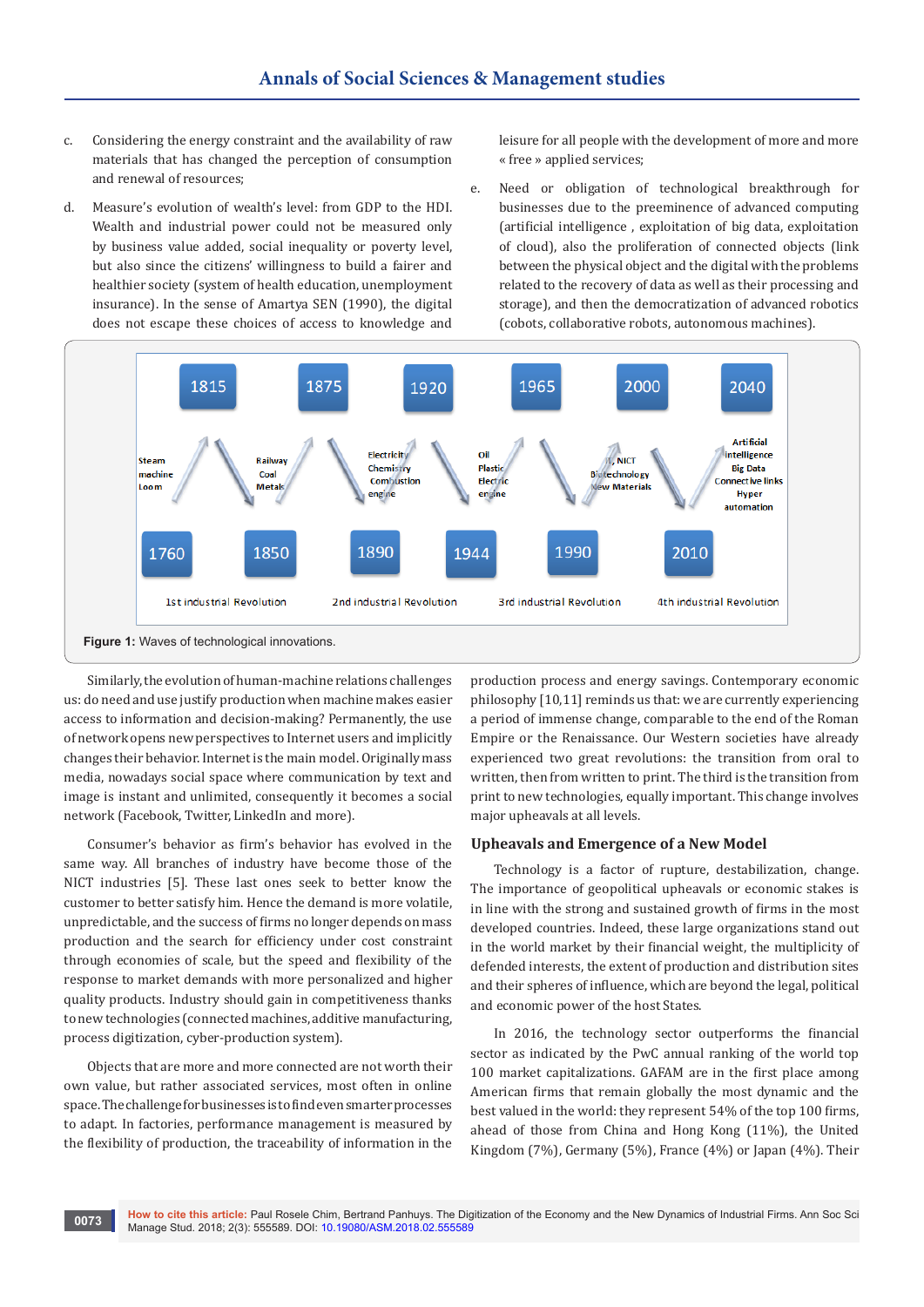level of market capitalization has more than doubled since 2009 reaching \$ 16,245 billion in 2015 and \$ 15,577 billion in 2016. This figure is comparable to US GDP (\$ 18,624 billion in 2016).

More specifically about the weight and influence GAFAM, we can make the following comparison between their market capitalization and the GDP of certain countries: Note that the stock market valuation of Apple is slightly lower than the GDP of the Netherlands, that of Microsoft is comparable to the GDP of Colombia or exceeds that of Switzerland. Similarly, the financial weight of GAFAM exceeds the wealth created by France and is at the same level as that of an emerging country such as Brazil (which produces a wealth superior to France of nearly 15%) (Tables 1 & 2).

**Table 1:** datas OCDE compiled by Bertrand Panhuys and Paul Roselé Chim BETA EMADD BIO MINEA EA 7485 (2018)

| <b>GAFAM Firms</b> | \$ Amount bil. | $\epsilon$ Amount bil. |
|--------------------|----------------|------------------------|
| Google             | 689,3          | 585,2                  |
| Apple              | 807,1          | 685,2                  |
| Facebook           | 508,2          | 431,4                  |
| Amazon             | 472,2          | 400,9                  |
| Microsoft          | 607,0          | 515,3                  |
| Total              | 3083,8         | 2618,0                 |

**Table 2:** datas OCDE compiled by Bertrand Panhuys and Paul Roselé Chim BETA EMADD BIO MINEA EA 7485 (2018)

| <b>OECD Countries</b> | \$ Amount bil. | $\epsilon$ Amount bil. |
|-----------------------|----------------|------------------------|
| Colombia              | 688,8          | 584,8                  |
| <b>Netherlands</b>    | 873,4          | 741,5                  |
| Belgium               | 526,4          | 446,9                  |
| Sweden                | 490,3          | 416,2                  |
| Switzerland           | 533,6          | 453,0                  |
| Total                 | 3112,5         | 2642,4                 |
| <b>Brazil</b>         | 3141,3         | 2666,9                 |
| France                | 2773,9         | 2355,0                 |

Moreover, in the field of the Internet, we note that American and Chinese firms also exercise significant power: The United States account for 72% of the top 50 world sites against 16% for China. The open path in this field and in those directly associated with it (networks, IT, multimedia, etc.) suggests the emergence of a bipolar world without the European Union [12]. By observing the dynamics of European firms on highly technological and strategic markets, we can notice the strong skills required in digital technology. For example, in aeronautics (Airbus, Safran, Thalès, Rolls Royce, Zodiac) or space (launchers, satellites) with the operational implementation of the future Galileo geolocation system competing with the American GPS, the multipolarite could be preserved. European Union thus strengthens its position in the global « representative » of Internet governance by influencing political orientations and industrial strategies to better support European firms in the digital transition.

Beyond the geopolitical stakes, a new model is setting up. Firms now need « real time » signals from the evolution of the market. They set up ad hoc processes that can collect and interpret these information flows. The goal is not to miss the next technical « disruption » a total break with the previous phase as it generates radical changes. Disruptive innovation is a breakthrough innovation, as opposed to incremental innovation, which merely optimizes the existing [13]. Thus, the firms potentially in commercial competition can form a network to work in partnership, in order to increase the creation opportunities in adequation with the expectations of the market. They also gain in performance by using their internal resources and relying on external resources in the fields of competence dedicated to each provider. This is the rule of coopetition according to Rosele Chim [8].

By revolutionizing organizational models and modes of distribution, digital economy first imposes new ways of consuming characterized by the « dematerialization » of consumer products. The digital revolution disrupts certain business models in many economic areas or traditional media [5,8]. It bypasses service providers or formerly established intermediaries. As such, it initiates a vast process of « disintermediation » which favors the mediation of the new giants of the Net on the concerned markets. This is the phenomenon of uberization of the economy according to Bassoni and Joux [14,15].

The contemporary period is marked by an economic model of products and services permanently free. This is a real cultural and sociological revolution for users who no longer must pay to consume their information assets: online newspapers and music, radio shows in podcasts, TV, videos, movies in streaming. They can now go on platforms to perform their transactions (Amazon), to access applications (windows, iTunes) or to perform their research or information (Google, traditional online media sites). Greffe and Sonnac [16] consider that these platforms allow, on one hand, to make quantitative and qualitative audiences available to advertisers, and on other hand, to push for the development of specific business models and dynamics. Here the success consists in the ability of each to structure its users in communities offer them services and tools that will facilitate their virtual social interactions.

Countries also can take advantage of these technological advances by focusing on household equipment and encouraging businesses to invest in Research and Development to make full use of the new offered capabilities (e-commerce, client and supplier data processing software, secure transactions) (Figure 2). The chart above illustrates the digital divide between European countries, with some not giving consumers or businesses the opportunity to use new technologies to facilitate adaptation to new models of trade, transactions and management. It is also noted that it is mainly the more affluent countries of the North which have fully changed in this new economy. As an example, we can cite the success of the Israeli industrial model through its role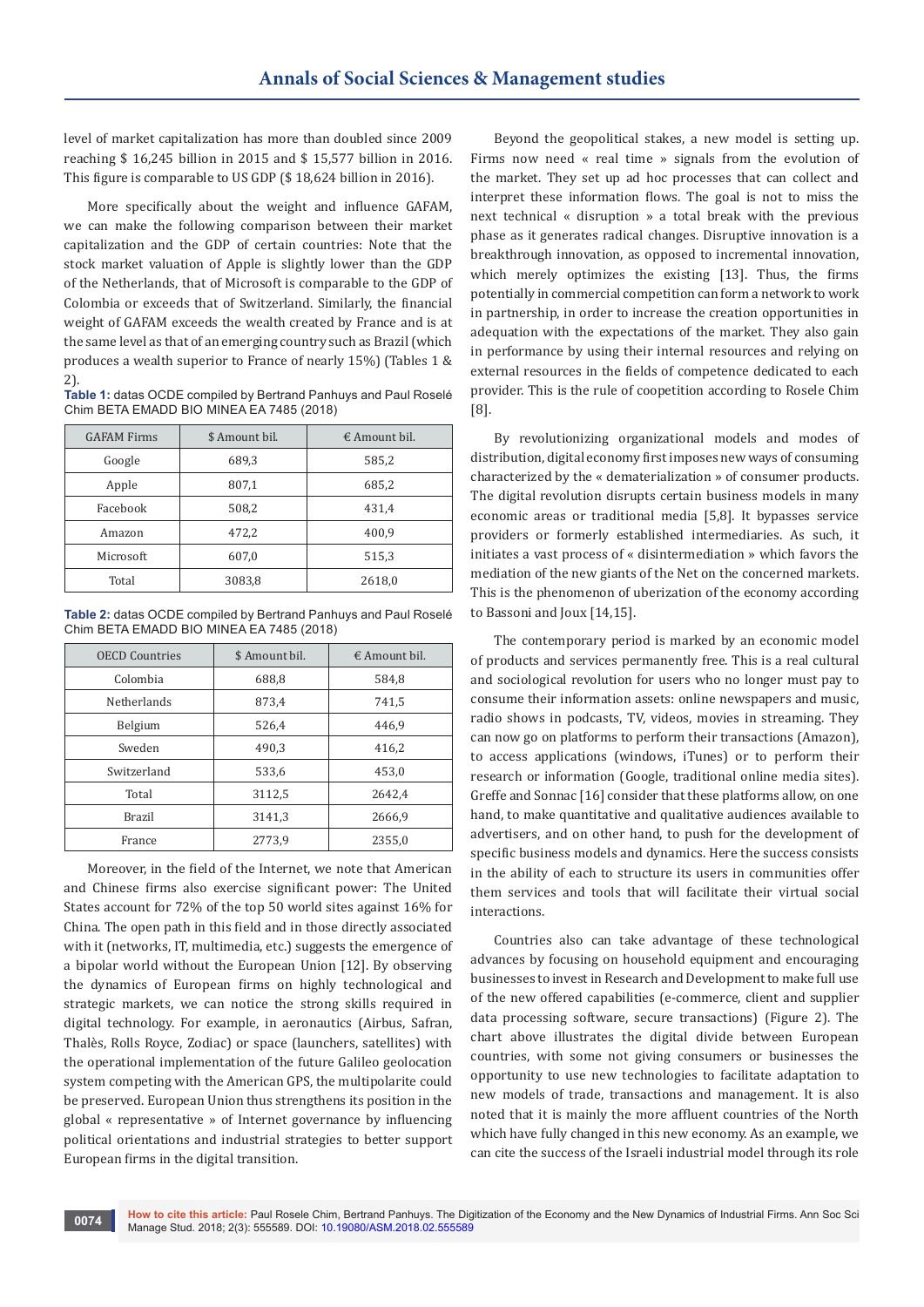as active investor, its directive steering and a strong tax incentive [17]. In fact, for nearly 15 years, the government has successfully launched a \$ 100 million venture capital fund to help create startups and high-tech, high value-added projects.



Israel has become the first country in the world with the highest ratio of R&D expenditures to GDP, far ahead of the United States, the OECD countries and France. Israel has 4.3% in 2010, against 2.8%, 2.3% and 2.2% for other countries respectively. Finally, the consumption habits of citizens have been considerably modified, demanding a strong and rapid adaptation of businesses as well as their production process. Hence the emergence of a new economic model where firms will develop another form of power.

# **The New Power of Firms**

The movie and audiovisual programs industry in the United States as well as in Europe, in addition to France, constitute the illustrative field of firms constantly changing the strategic alliances [18,19].

#### **Business Strategy and Power of Market**

The long history of industrial crises in the field of movies and television highlights technical and technological transformations that have triggered the disruption of NICTs [3,6]. We observed in the 1980s, 1990s and 2000s a vast movement of concentration in the world of the media. Behind the American Majors, like the networks of Europe, the dynamics of the technological clusters is intense. Controlling products and markets presents several explanatory factors: evolution of technologies including digitization and compression of signals; deregulation which leads to the end of natural monopolies for the exploitation of networks and the provision of telecommunications services; transformation of the competitive environment that will drive players to massively diversify their activities towards the multimedia markets following the collapse of the traditional sectors of the electronics industry; current situation due to the growing interest of consumers for activities related to multimedia and which require firms to adapt.

In fact, the new competitors appear from very different fields: network infrastructures, IT, audiovisual, publishing, distribution. These firms that emerge seek to control programs (contents) and distribution networks (containers) as explained Guillou and Mouline [20,21]. The phenomenon of globalization, the expansion of cultural and informational consumption, the power of the market and the maintenance of the content industries, has spread to the cultural, informational and communicational industries outside the world. Major firms have emerged by mastering the tools and new uses of the web. As an illustration, in the field of music, the popularity of iTunes, Apple Music, YouTube, YouTube Music remind traditional firms how much they are dependent on the decisions of the giants of the Net, which threatens again the recorded music market.

The successes of these new world leaders come from their ability to force users to use their application or materials. The work of Kelly, Shapiro and Varian [22,23] shows that the consumer will find himself in a system quite different from that of traditional neo-classical economics. Its purchasing autonomy is subject to sometimes strong constraints. Indeed, the user of certain technologies can be « locked » without being able to easily change technology.

Like most global markets, Internet has an oligopolistic structure with businesses that, because of their ability to impose standards, tend towards a dominant or even hegemonic position. That allows to highlight three factors: drop in the costs of technology, according to the MOORE law, permanent innovation and intelligence. The cost of production of a smartphone is low in view of the value of the components necessary for its manufacture, in view also of the number of users as well as the applications and operating systems developed and updated regularly in line. In this context, we can understand that the movements of concentration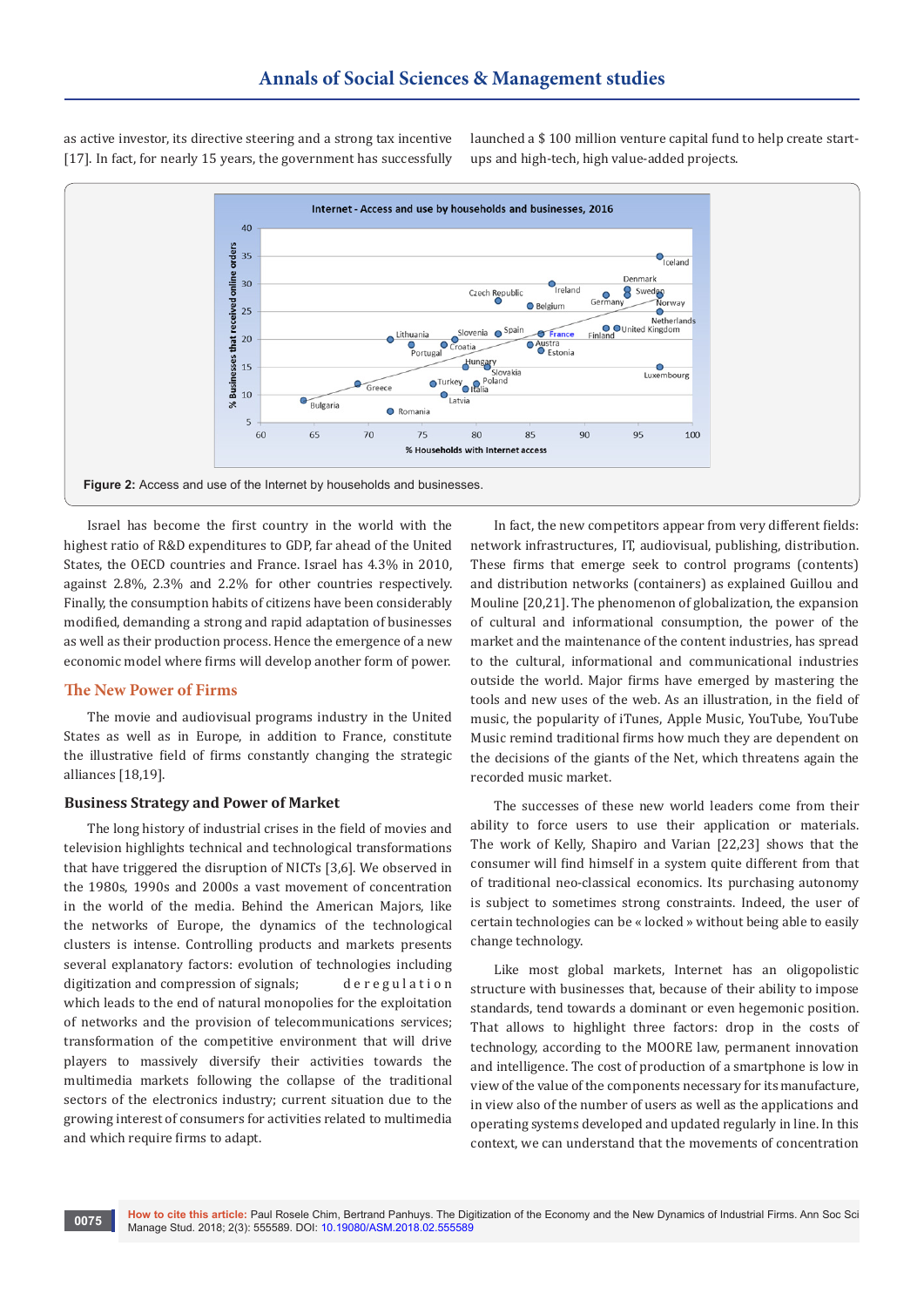continued with the development of Internet and associated applications. Two main and indissociable reasons can be invoked: on the one hand, the added-value chain linked to content and the resulting wealth creation capabilities; on the other hand, the structuring of the production of the containers and the search for management optimization of trade flows and logistics necessary for the distribution of final goods.

In fact, overall satisfaction depends both on the quality of the products and services adapted to the expectations of consumers and the organization of the market. For these leading firms, purchasing has become a source of productivity. Because buyers, faced with the multiplicity of information channels and orders, want to see more complementarity between tools and better harmonization of data collected by the company. Thus, the supply function has evolved while allowing to provide innovative and quality products, and avoiding stockouts, elements both costly for the company and negative in terms of image and notoriety. It is from now on the whole chain of value that the company considers in the evaluation of its performance. It adapts in an almost iterative way, according to the cycles of production and the evolution of the competitive environment, all its processes for the realization of the fixed objectives.

In this context, the control of costs or delays as well as the control of the quality or the reliability of the final production remain; but other indicators are also used to measure the success of the corporate strategy: customer loyalty, improvement in economic performance (sales, operating margin) or financial performance (profit per share), promotion of image or brand, innovation (R&D budget, collaboration with research laboratories, patents pending), internal and external growth prospects for the company (unprofitable activities outsourcing, key skills current or future strengthening by training or recruiting the necessary talents, positioning on international markets).

The situation we have just described makes it possible to better understand the market power of these new players who, taking advantage of the high expectations of consumers, manage to make them captive. Nevertheless, other elements that did not exist in the previous revolution must be considered to ensure their strategic power: networks and empowerment.

#### **The Era of Networking and Empowerment**

Through networks, firms can adopt strategies to diversify their activities. This allows, on the one hand, to erect barriers to entry against potential competitors. According to Stigler [24], a barrier to entry is a cost of production that must be charged by a firm wishing to enter a market, without those already in place having to do it. This offers the opportunity, on the other hand, to set up an investment policy whose profitability is more secure. In fact, the risk of loss is reduced because of the holding of a larger products portfolio and profit prospects discounted on other markets. Megafirms correspond to a global market and millions of captive users.

For the third type of firms after the multinationals, the most important is not so much the gain in market shares as the network constituted by the number of users who fuel the need for development of closed mobile applications to the Internet service. Competition is no longer at the level of the operating systems but more platforms with data become permanent: innovation, alliances, searching for external growth. Facebook confirms it; according to manager Mark Zuckerberg, performance goes through a more open and connected system.

Thanks to the increased use of digital channels and common platforms for data exchange and processing, B2B is constantly growing. Similarly, on the consumer side, the more widespread use of Internet strongly influences exchanges between individuals (online sales and purchases). « GAFAM deal with the same users but with its own assets: mobile terminal, research browser, advertising browser, cloud platform, community of developers » according to Bourdin [12].

Nevertheless, several characteristics of these markets on which these large firms are positioned, make it possible to measure well the difficulties to maintain a stability of networks and a continuous growth: First, they are hyper fragmented and heterogeneous. Then the situations of dominant positions are very quickly jostled because of the pressure of new entrants or substitutable products. Lastly, product cycles are very short and innovation processes are constantly improving. It is the result of the search for creativity and permanent innovation that ultimately leads to the development of new services and new markets. All this poses significant risks to the market equilibrium and pushes to question the means of regulation.

#### **The Risks of Imbalance and the Search for Regulation**

The 2007 crisis demonstrated the complexity of business relationships, the inability to master information flows or to predict the onset of a collapse of a growth and confidence-based system. With the advent of digital technology, we can wonder, beyond its beneficial effects on global economy, on its capacity to create growth through technical progress and to ensure an increase in social well-being. Finally, the combination of financialization, digitization and globalization would constitute all the explanatory factors for the deregulation of the system, with each element allowing the other to increase its intensity and its propagation.

#### **The Relation Between Technical Progress and Growth**

Many firms, like the media groups or giants of the Net, have gone through economic and organizational crises, forcing them to reinvent themselves to survive Bassoni and Joux [15]. Businesses must constantly adapt their production model to market developments. This external environment can be at the same time very close (local market) or very distant (global market) but impose very strong constraints to be considered in the development strategy. According to Bassoni and Liautard [14],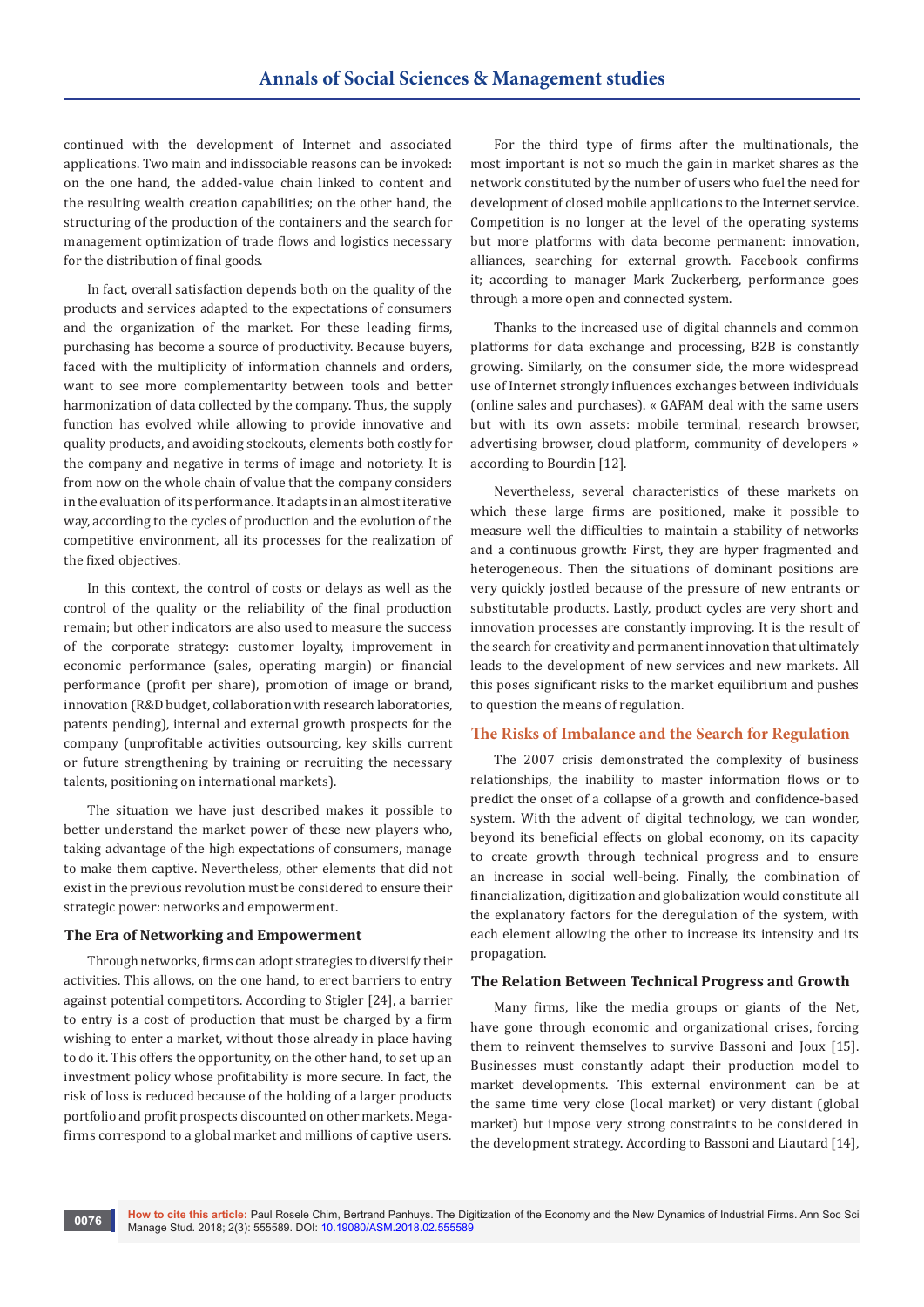the territories bear the stigma of the « creative destruction » that Ja Schumpeter [25] explained. They are, over time, the theaters where two concomitant and inextricably linked processes take place: that of the decline of traditional activities and the rise of new activities ».

This trend is well underway and affects all sectors of economy. But a fundamental question arises: will this digital revolution increase the productive capacity or, on the contrary, as Cohen [26] asserts, that it will not bring anything comparable to the technological revolutions related to the invention of electricity and combustion engine? The report of slow economic growth observed for thirty years in the United States, with a median income that no longer progresses despite the arrival of digital technology, would rather support the second thesis. The firm no longer creates enough added value for the employment of additional staff and for training effects in other economic sectors since it outsources activities to subcontractors in a massive way.

In addition, compared to previous periods, the contribution of technological progress generates insecurity by replacing jobs with robots, with automation chains, with intelligent processes. 50% of jobs would be threatened by the development of digitization. It

is the middle classes, the banks, the insurance businesses and the administrations, which seem the most exposed by this evolution of the employment because of the increase, on the one hand, of the need of labor poorly qualified to carry out basic tasks and on the other hand, of important resources released by and for those who are behind this digital transformation. In the United States, 1% of the richest people have seen their share in the GDP increase of 15 points in thirty years.

The challenge for the future is no longer to increase the productivity of men at work (lower than in the 20th century), robots and computers replacing them, but to redistribute the profits and above all, to raise the level of well-being of all (education, health, eco-citizenship, eco-transportation). The economic sphere is turned to producing not goods but applications that provide users with free information. As a result, what is of value it is what escaped this free, it is the positional goods: where I live, or I send my children to school, can I be healed in good conditions [26]. In this context, France has made the implicit choice for three decades of an economy without industry. In the charts below, we can observe the place that France occupies among the industrialized countries in the world and in Europe (Figure 3-5).



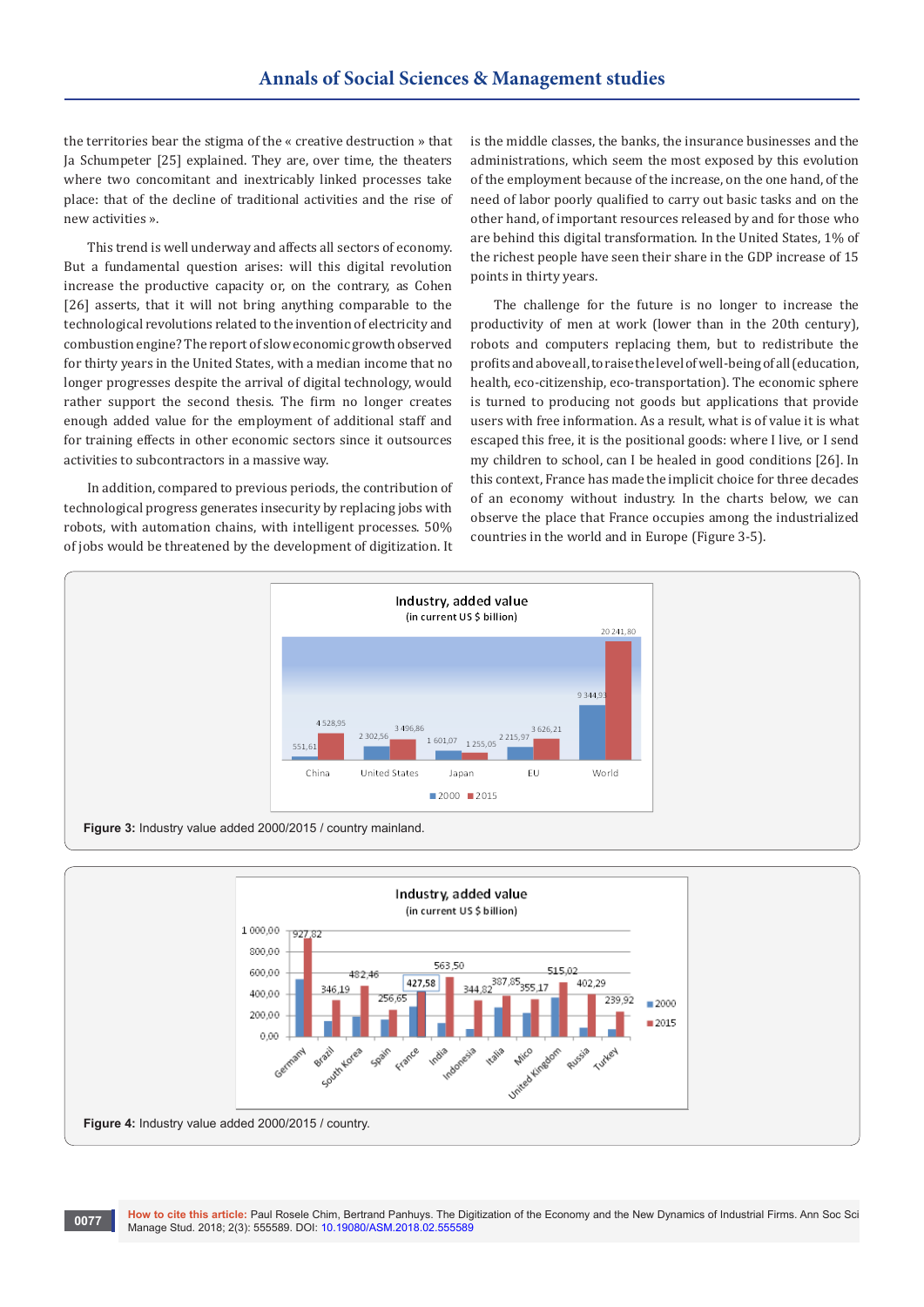

We can admit that between 2000 and 2015, the process of industrialization concerns emerging countries and especially China, which alone exceeds \$ 4 500 billion in value added. The BRIC group has recorded very strong growth, unlike European countries which have not developed their production tools. South Korea, in full industrial transformation, has managed in 15 years to exceed the value added of France, Russia, Mexico or Indonesia. This dynamic is explained by the importance of the share that some countries devote to industry in GDP: over 35% in China, Indonesia or South Korea, 30% in Germany, Mexico or Russia, France being below 20%, like that of the United States or the United Kingdom.

In view of these elements and the trends that emerge, several questions arise. The digital revolution and the challenges it poses are not an opportunity for the implementation of a process of reindustrialization and revitalization of businesses turning to more competitiveness. Will this revolution have the capacity to relocate industrial activity that has disappeared to the extent that factories, which have become more flexible and automated, have production costs that are almost « insensitive » to the cost of labor?

Indeed, the previous revolution had put more on an increase of the volumes to justify the economic investment and to increase the production, the size and the costs of return of the businesses. Today, the theoretical growth factors are based, at constant product volumes, on the reduction of capital consumption and a return on investment from higher capital employed. Nevertheless, thanks to 2008 crisis, the direct effects of digitization have been significantly accentuated. It is the rise of unemployment, precarious jobs, the decline in average wages, the growing deficit of foreign trade, the obstacles to growth, the devitalization of territories, the increased vulnerability of society. The sustainable development is considered in some extent by a production turned to employment. Indeed, the industry includes a mode of distribution of wealth through the wage system, while the NICT model does without it by accentuating the unemployment of performance and competence.

#### **Six Orientations are Advocated**

a. support creativity and human development through the modernization of the education system, valuing the imagination and taking risks;

- b. develop economy based on quality and provided services;
- c. renew the energy model and master consumption for all and sustainably;
- d. initiate a « big bang » of territories (mobilizing and structuring projects);
- e. put finance at the service of growth;
- f. strengthen global influence capacity by improving the competitiveness of firms and by acting within Europe to rebalance competition between emerging countries and the first industrialized countries.
- g. These guidelines challenge the sustainability of development and governance: govern differently to produce otherwise.

GAFAM and other high-tech companies have accompanied digital change. It is a question of working in a transversal way in collaboration with the actors of the market to advance the scientific research, the development, the applications at the service of the product. The goal is to move towards some form of social welfare of individuals.

# **Global Competition, Strategic Coopetition and Risks of Collusion**

Beyond the problems related to competition, there is the question of the sharing of added value between the different actors: service intermediaries (Facebook, Google), incumbent operators (Orange, British Telecom), network and terminal equipment manufacturers (Alcatel Lucent, Dassault System), content producers (Disney, AOL-Time Warner, Newscorp). The emergence of GAFAM and their mega-power was built through major breakthroughs: hardware (Apple), search (Google), e-commerce (Amazon), social (Facebook). Industry 4.0 offers new perspectives of digital applications for the benefit of citizens, customized products, needs and specific markets.

The search for an optimum of satisfaction goes through the development of business networks, common platforms of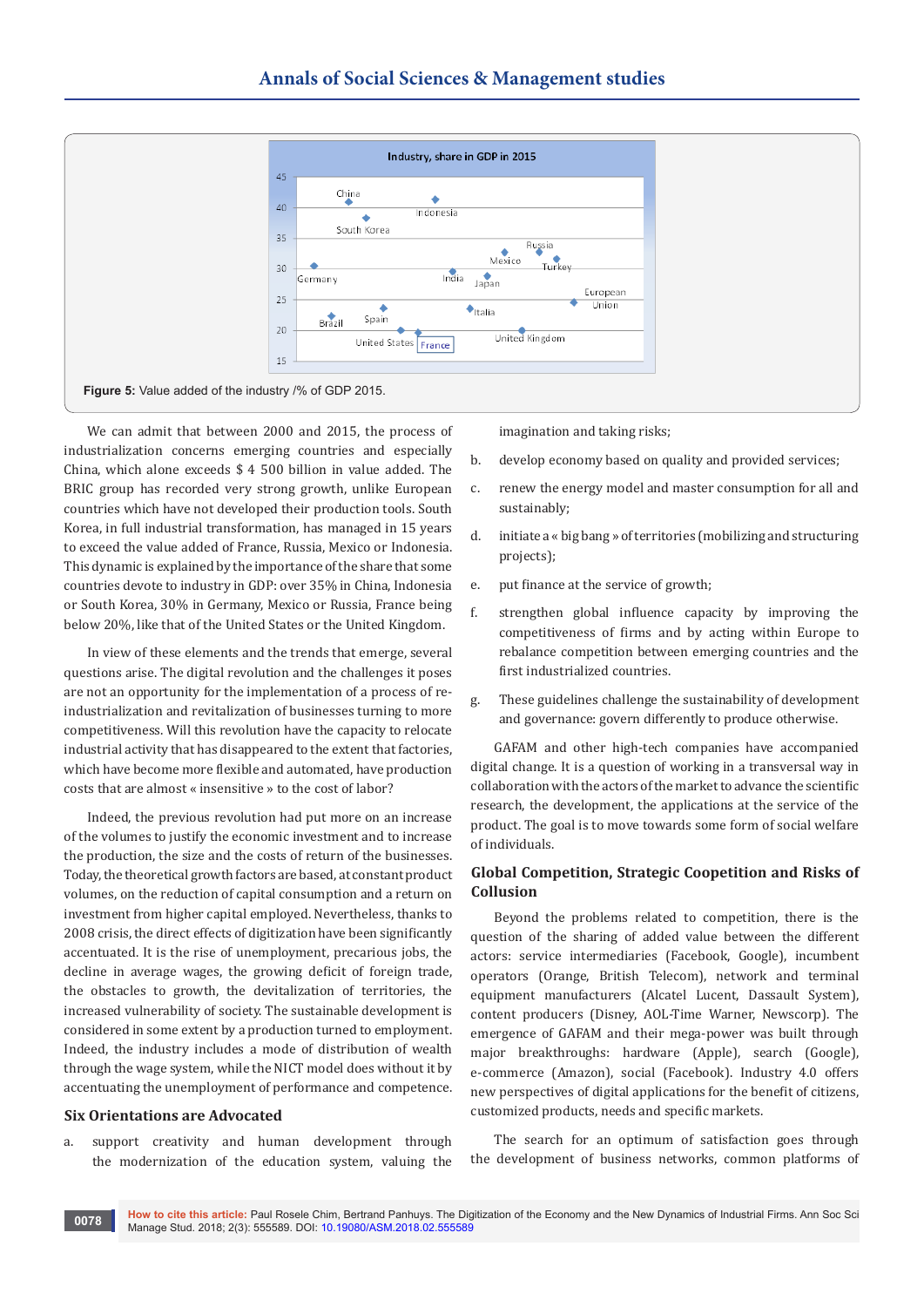exchanges, partnerships between the academic and scientific world and that of companies, multiple collaborations in order to answer the economic and societal problems. The stakes are up to the challenges that we perceive in the 7 industry paradigms 4.0 described by Blanchet [27]: management of the complexity induced by digitization allowing the customization of products ; industrial relocation near final markets with high automation production processes ; dynamic and more efficient supply chain (lean); end of the product-service divide and supplier-customer reconciliation thanks to the data collected and which allow to improve the quality of service and to optimize the life cycle; end of the logic of an economy of scale, the new technologies implemented mobilizing the physical asset more and allowing the passage from a « push » logic (to manufacture to store) to a « pull » logic (to make on command); end of Taylorism with learning organizations and increased reality technologies (increased monitoring, remote work, tele maintenance, remote factory inspection). more energyefficient industry (circular economy), better integrated in its territory of implantation (CSR approach) and more attractive [28- 31].

The coopetition practiced by most big firms that provides a balance of power should gradually fade in favor of more intense competition due to the increased development of networks, clouds and big data. In this context, how to ensure balanced competition for the benefit of consumers? The arrests, interrogations and hearings in front of the institutions in the United States and the recent trials in Europe against the GAFAM show the limits of the digital economy where the influence of firms and markets exceeds the power of States. Which regulatory instruments to implement?

#### **Regulation Instruments**

According to neo-classical economics, and particularly the school of industrial organization, it is necessary to think of the necessity of reinventing a more socially model of growth just by integrating the future generations, more economical and more durable. This seems conceivable in the evolution of economic thinking, of industrial analysis, which is gradually considering the human approach of the aleas of the conditions against growth. It places greater emphasis on the training of precarious populations, namely unemployed and unskilled, on the emergence of new skills, on social innovation and on the optimization of available resources in the light of the consumption [32-35].

Another vision encourages us to put forward rather the voluntarist strategy aiming at the search for the competitivity of the companies at the local scale of the territories to integrate in the model of regulation all the societal evolutions. Thus, countries and regions can exist in terms of industrial weight and have influence in terms of geopolitical weight at the global level. Economic poles in globalism would favor the emergence of high value-added technologies sold in the world. Hence the questions about the nature of the businesses in the future, their organization, their production, their market and their process of survival [36-38].

The dynamics of liberalization is at the heart of digital economy that cannot seek to control markets and firms whose field of action is supra-national. There appears to be a temptation in the global market between the return to protectionism on one side and the intensification of liberalization on the other side. Indeed, there are counter-powers to the large influence of digital economy:

the consumer is first, versatile and communicating globally via networks and potentially sensitive to the image of the firm in case of repeated and notorious; the competition is then stronger and focused on innovation, structural and partnership organization; the regulator is finally, on the lookout for any risk of technical, legal or financial imbalance to guarantee an optimum of satisfaction to the consumers and more broadly to the society [39-42]. This is a form of declining general equilibrium with the Paretian optimum since more CSR logic is considered with respect to the external environment. And we find corroborated the principle of the research of the balance between the industrial regulation and the innovation [43,44].

#### **Conclusion**

The digital revolution has effects on all areas of society. Consumption habits have been modified, pushing companies to adapt their mode of production. GAFAM and new types of companies from the Internet and the high-tech sectors stand out thanks to their own identity and their capacity for innovation.

The power and influence of these organizations is significant in achieving the balance of fragmented, heterogeneous and volatile markets due to competitive pressures and ongoing innovations. Liberalization is faced to protectionist temptations. The context challenges the rationalization of organizational models and productive activities, the mode of job destruction, societal involvement and the method of profit compilation. States are grappling with the model of digital economy and the dynamics of a new type of industrial organization through the protection of citizens (Google), the avoidance of instrumentation (Facebook), the ecosystem predation (Amazon), the tax avoidance (Apple, Google, Amazon, Airbnb). Adaptations are long term. The changes are important.

# **References**

- 1. Lombard D (2008) Le village numérique mondial, (Edn), Jacob, Paris, France.
- 2. Lombard D (2011) L'irrésistible ascension du numérique, Edition O. Jacob, Paris, France.
- 3. Rosele Chim P (1989) L'industrie cinématographique française à l'ère de la crise mondiale, Thèse de Doctorat, spécialité Stratégie et Développement Industrielle, Université de Paris X-Nanterre, Paris, France.
- 4. Rosele Chim P (1999) Strategic alliances on technological network activities: the case of European multimedia, International Conference, TEAM-CNRS, CESSEFI, Ministère de l'Economie des Finances et de l'Industrie, novembre, Paris, France.
- 5. Rosele Chim P (2001) Renouveau économique et nouvelles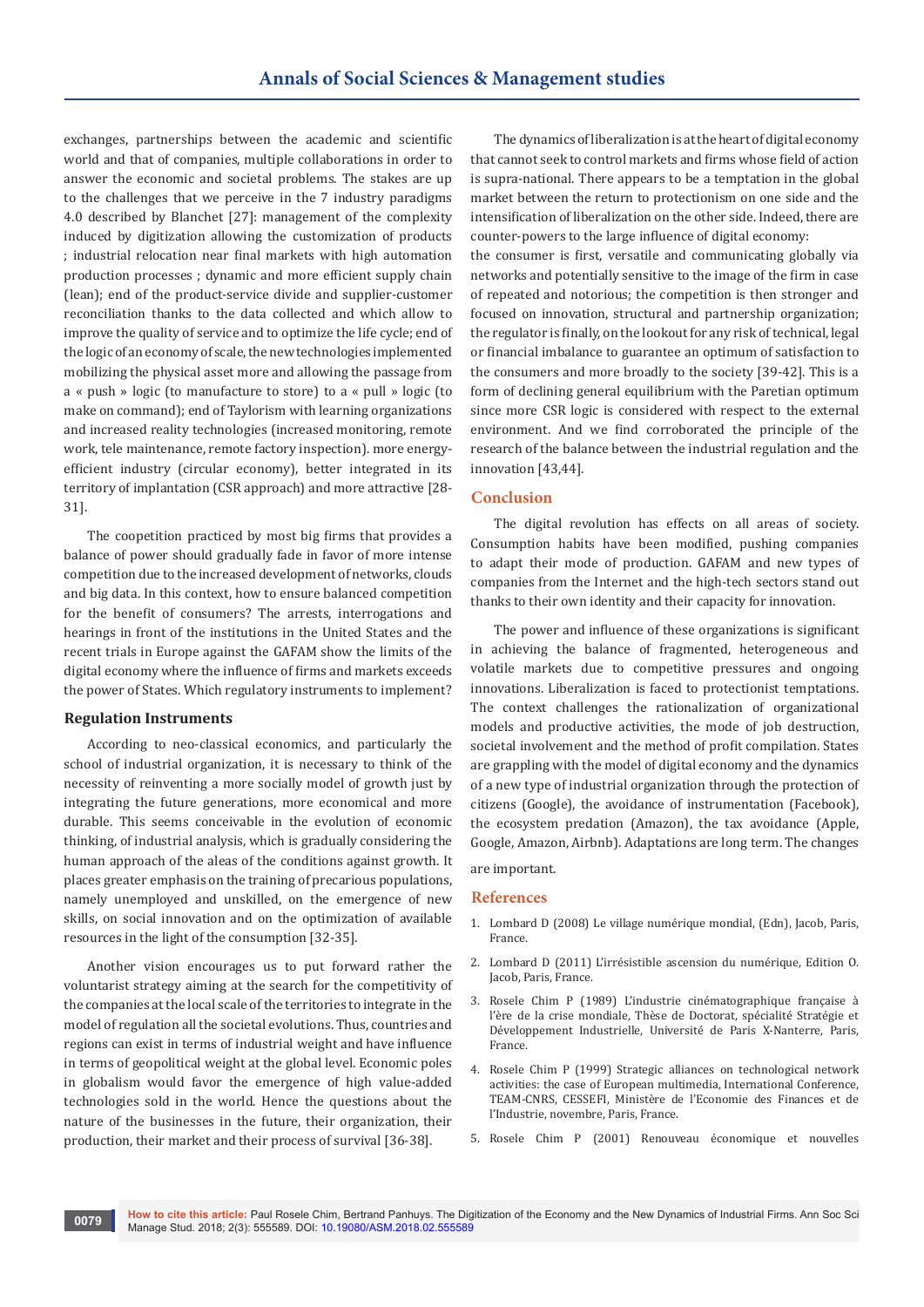technologies de l'information et de la communication, Revue Vie et Sciences Economiques, n° 157-158, spécial Nouvelle Economie, Printemps, Paris, France.

- 6. Rosele Chim P (2003) Economie du cinéma de l'audiovisuel et de la communication, Le monde Caribéen et Hollywood, Edition EPU, Paris, France.
- 7. Rosele Chim P (2009) Les Nouvelles Technologies de l'Information et de la Communication et le développement touristique des territoires, in Le développement du tourisme de santé de remise en forme et de bien-être, Edition EPU, Paris France.
- 8. Rosele Chim P (2012) La gestion du développement des territoires et l'intelligence économique, Travaux d'HDR, Université de Paris 1-Panthéon Sorbonne, Paris, France.
- 9. Galbraith JK (1967) Le nouvel Etat industriel, 3ème édition, coll. Tel, n° 143, Gallimard, Paris France.
- 10. Liberation (2011) Petite Poucette, la génération mutante, Extrait du Journal du, Paris, France.
- 11. Serres M (2012) Petite Poucette, Edition Le Pommier, Paris, France.
- 12. Bourdin A. (2013) Le numérique: locomotive de la 3e révolution industrielle, Edition Ellipses, Paris, France.
- 13. Dru JM (1992) Mémoire sur l'industrie publicitaire, BDDP (1998), OMNICOM (1998) et TBWA, Paris, France.
- 14. [Bassoni M, Liautard D \(2005\) Les technologies de l'information et de la](https://journals.openedition.org/mediterranee/435)  [communication en région Provence-Alpes-Côte d'Azur: illusion ou vraie](https://journals.openedition.org/mediterranee/435)  [révolution en gestation? in Lettre Electronique MIP, France. P. 95-100.](https://journals.openedition.org/mediterranee/435)
- 15. Bassoni M, Joux A (2014) Introduction à l'économie des médias, Cursus, Edition Armand Colin, Paris, France.
- 16. Greffe X, Sonnac A (2008) Culture Web, Edition Dalloz, Paris, France.
- 17. Beuve J (2015) Le modèle industriel israélien: conditions du succès et défis futurs. Focus du Conseil d'Analyse Economique.
- 18. Rosele Chim P (2016) Le film caribéen francophone et créole: nouvelle économie en développement et révolution numérique, Actes des CCEE, Régions Ultrapériphériques d'Europe, Basse-Terre, Guadeloupe.
- 19. Rosele Chim P (2018) Le cinéma caribéen et amazonien d'identité francophone et créole: nouvelle économie en développement et révolution numérique, Revue Etudes Guadeloupéennes, Edition Jasor, Guadeloupe.
- 20. Guillou B (1984) Les stratégies multimédias des groupes de communication, Edition La Documentation Française, Paris, France.
- 21. Mouline A (1996) Les alliances stratégiques dans les technologies de l'information, Paris, Edition Economica, Paris, France.
- 22. Kelly K (1998) New rules for the New Economy, Viking Press, New York, USA
- 23. Shapiro C, Varian HR (1999) Information rules: a strategic guide to the Network Economy, Harvard Business School Press, Boston, USA.
- 24. Stigler GT (1968) The organization of industry, Irwin Dorsay, New York, USA.
- 25. Schumpeter JA (1999) Théorie de l'évolution économique, Edition Dalloz, 2ème Edition, traduction de l'édition de 1926, Paris, France.
- 26. Cohen D (2015) Le monde est clos et le désir infini, Edition Albin Michel, Paris, France.
- 27. Blanchet M (2016) Industrie 4.0 Nouvelle donne industrielle, nouveau modèle économique, Revue Lignes de repères, Paris, France.
- 28. Amin A (1994) PostFordism, Blackwell Publishers, Oxford, United Kingdom.
- 29. Baumol W, Panzar J, Willig R (1982) Contestable markets and the theory of industry structure, Harcourt Bras Janovich, New York, USA.
- 30. Chantepie P, Le Diberder A (2010) Révolution numérique et industries culturelles, coll. Repères, n°408, Edition La Découverte, Paris, France
- 31. Coase RH (1997) La firme, le marché et le droit, Edition Diderot Multimédia, Paris, France.
- 32. Colin N, Landier A, Mohnen P, Perrot A (2015) Economie numérique, Les notes du Conseil d'Analyse Economique, n° 26, Paris, France.
- 33. Curien N, Muet (2004) la société de l'information, rapport pour le conseil d'analyse economique, la documentation française, paris, france.
- 34. Fayon D (2013) Géopolitique d'Internet, Edition Economica, Paris, France.
- 35. Fogel JF, Patino B (2013) La condition numérique, Edition Grasset, Paris, France.
- 36. Gabszewiscz j, Sonnac N (2013) L'industrie des médias à l'ère numérique, coll. Repères, n°283, Edition La Découverte, Paris, France.
- 37. Granjon F (2007) Société de l'information. Faut-il avoir peur des médias? Dossier sous coordination, Revue Contretemps, n°18, février, Paris, France.
- 38. Ichbiah D (1995) Bill Gates et la saga Microsoft, Edition Pocket, Paris, France.
- 39. Ichbiah D (2010) Comment Google mangera le monde, L'Archipel, Paris, France.
- 40. Isaacson W (2011) Steve Jobs, Le livre de poche, Paris, France.
- 41. Le Roy F, Yami S (2007) Les stratégies de coopétition in Revue française de gestion, n°176, Paris, France.
- 42. Panhuys B (2008) La constitution des grands groupes de médias et Le pouvoir des groupes en question: étude des risques liés aux stratégies d'acquisition, Travaux de thèse de Doctorat, Université de Limoges, France.
- 43. Panhuys B (2010) Le sport au caeur des stratégies des médias: quelle incidence sur l'organisation sportive? et analyse des stratégies d'entreprises leaders du marché (AOL-Time Warner, NBC Universal, Disney-ABC, Viacom CBS, News Corporation, Groupe Kirch, Canal+ filiale de Vivendi Universal), in Le basket professionnel. Analyse économique du spectacle sportif mondialisé, Centre de Droit et d'Economie du Sport, PULIM, Limoges, France.
- 44. Toussaint-Desmoulins N (2015) L'Economie des médias, Collection Que sais-je? Edition PUF, Paris, France.